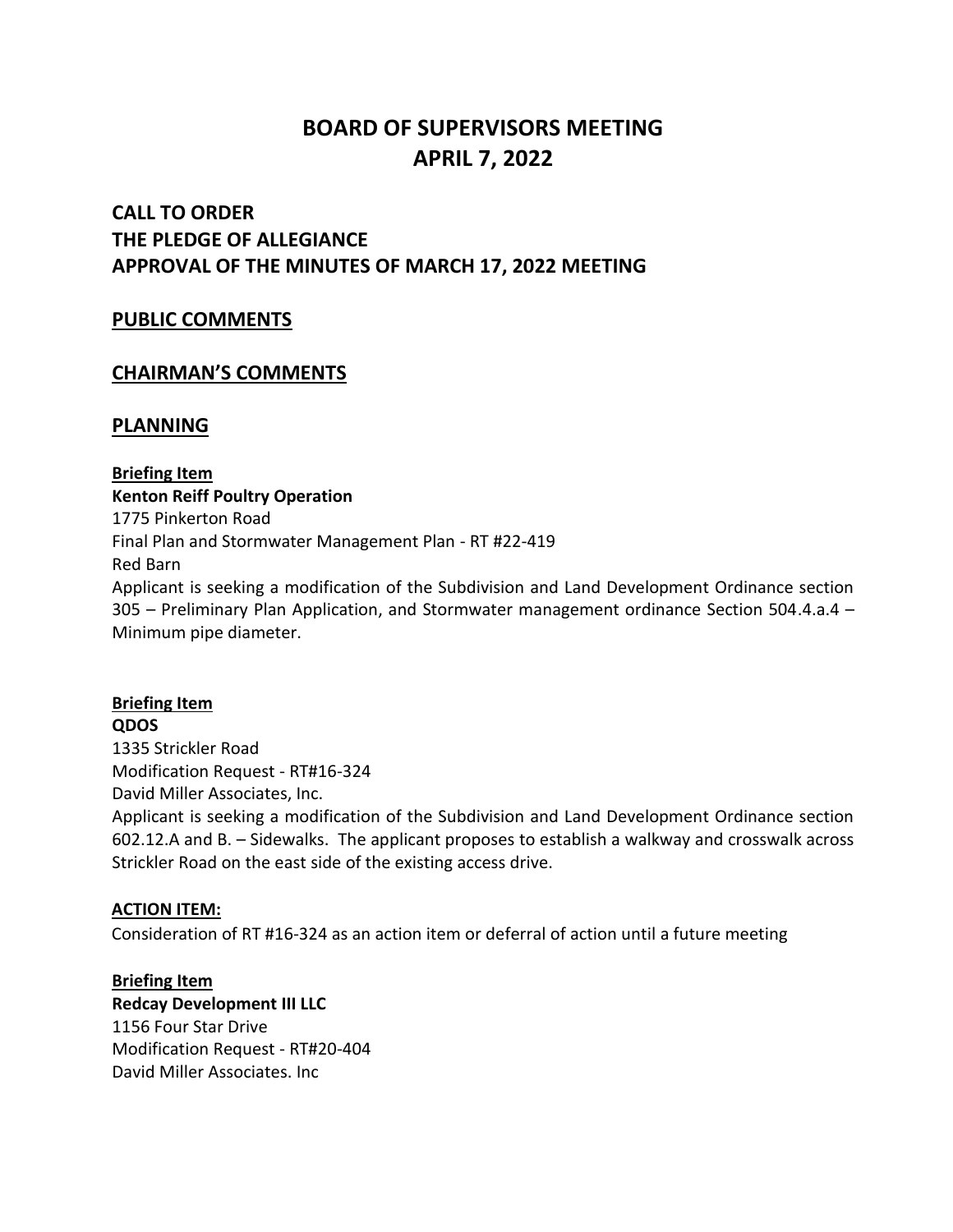Applicant is seeking a modification of the Subdivision and Land Development Ordinance Section 602.13.3 and 605.H.3 Poles for Mounting lights shall not exceed twenty-five (25) feet in height. The applicant requests a waiver to allow a maximum fixture height of twenty-eight (28) feet.

#### **ACTION ITEM:**

Consideration of RT #20-404 as an action item or deferral of action until a future meeting.

#### **Beacon of Manheim**

3003 Lebanon Road Preliminary Final Plan Rapho Township File # 20-392 Dynamic Engineering

Acknowledgement of applicant's grant of time extension until May 20, 2022.

#### **David Stoner**

636 Oak Tree Road Storm Water Management Plan - RT# 22-420 Bryan Rohland

The applicant is seeking to construct a 1200 square foot garage on his property and is seeking approval of his stormwater management plan.

Zoning Officer's March Report

## **OLD BUSINESS**

#### **NEW BUSINESS**

Accept 2021 Auditor Report

Acknowledge receipt of Ag Security Area Declaration from Joel H. & Irene W. Rutt, for 155.3 +/ acres located at 1178 White Oak Road.

Consider Resolution 7 of 2022 Disposition Resolution for Destruction of Specific Records

Tax Collector's March Report

EIT Collections

## **CORRESPONDENCE**

*Lancaster Farmland Trust – Winter Highlights PA Dept of Transportation – Results of Traffic Study – Cider Press & Pinch Roads MAWSA – Notification Water Quality Management Permit Amendment Application to PA DEP*